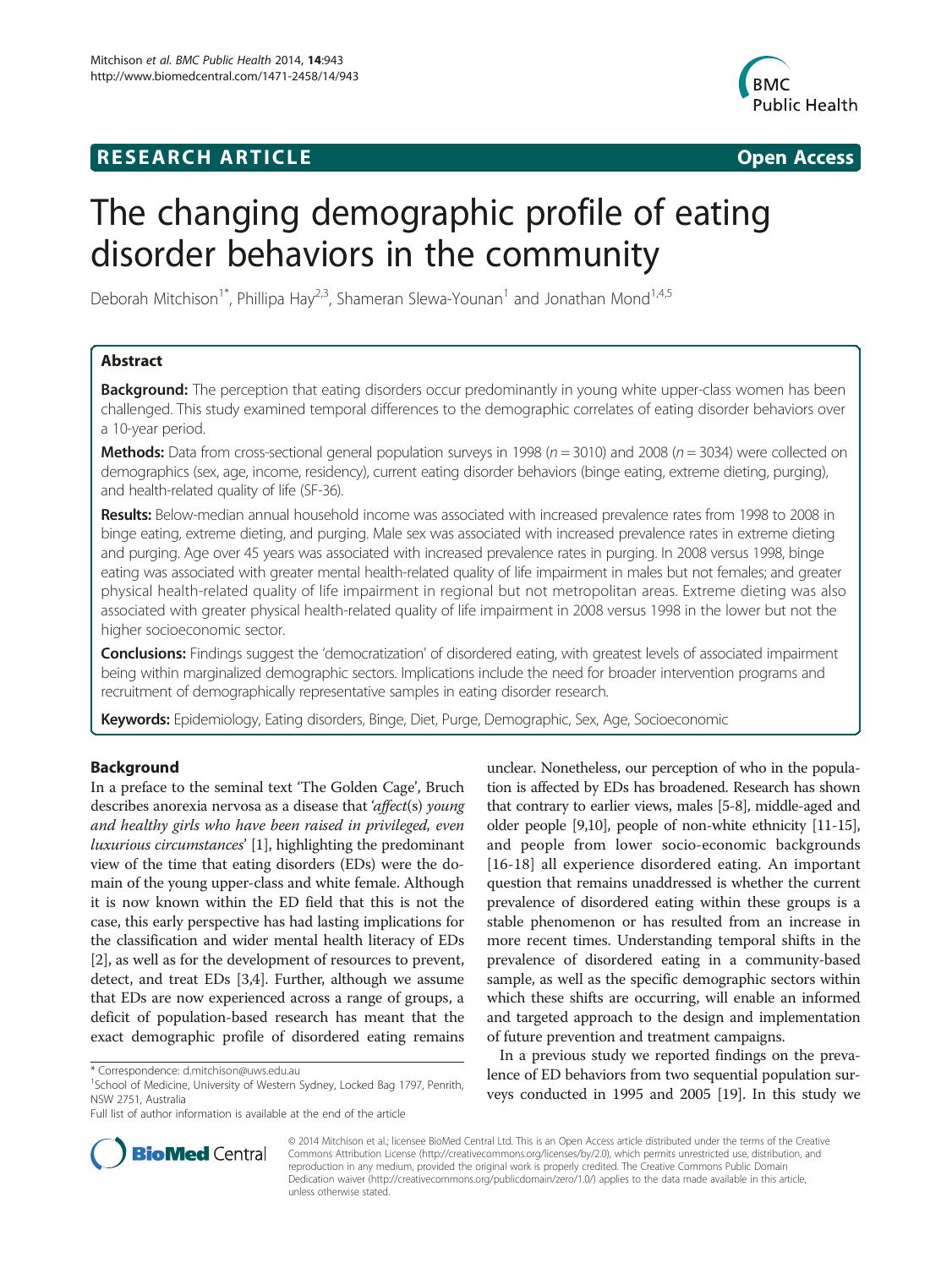found that the prevalence of current and regular binge eating and strict dieting had increased in both men and women. We also found that the mean age of participants who reported strict dieting and purging behaviors had increased. No comparison was made to ascertain statistical differences in the rate of increase in ED behaviors between men and women, and further work is also needed to clarify within which age groups the prevalence of ED behaviors may be changing. No studies as far as we are aware have assessed how disordered eating is changing across other demographic variables, such as socio-economic status, and urban residency.

In more recent work, we have also examined the level of impairment associated with ED behaviors. In sequential surveys conducted in 1998 and 2008 we found that participants who reported regular and current ED behaviors in 1998 and 2008 had similar levels of impairment in healthrelated quality of life [\[20](#page-8-0)]. We have also found in a crosssectional study that impairment in health-related quality of life is similar between men and women who report ED behaviors [[6,21](#page-8-0)]. It remains unknown whether changes over time in the impairment associated with ED behaviors differ according to sex or other demographic variables.

# Aims

The aim of the current study was to examine the rate of increase of ED behaviors across the demographic features of sex, age, residency (i.e. metropolitan vs. regional), and household income. A secondary aim was to assess differences over time in health-related quality of life impairment associated with disordered eating, and whether this differed across demographic variables.

# **Methods**

# Design

The data for this study comes from two sequential cross sectional household surveys of the South Australian population in 1998 and 2008. The Health Omnibus Survey is conducted annually by Harrison Health Research [\[22](#page-8-0)], under the auspices of the South Australian Health Commission, and involves face-to-face interviews of a representative sample of the South Australian population.

# Ethics statement

All participants provided verbal informed consent and the surveys were approved by the research ethics committee of the Government of South Australia, Department of Health.

## Sample selection and interview procedure

In both 1998 and 2008, metropolitan and regional "collector" districts in South Australia were identified based on a probability proportional to size sampling procedure,

according to Australian Bureau of Statistics Census data collected in 1996 and 2006. Three hundred and forty metropolitan collector districts (each including about 200 dwellings) were selected from those used in the Census. For the regional sample, towns of at least 10,000 in population as well as a balanced sample of towns of at least 1000 in population were identified from the Census. Within each collector district, a starting point was randomly selected and using a predetermined process based on a "skip" pattern of every fourth household, 10 dwellings were chosen to conduct interviews in. The person to be interviewed within each dwelling was the person who was older than 15 years and had their birthday most recently. The samples were non-replacement, and up to six visits were made to conduct an interview with the designated participant. Interviews were conducted from March until April 1998 for the 1998 survey and from February until July 2008 for the 2008 survey.

# Assessments

A range of demographic and health-related questions were included in the interviews. Questions to ascertain the presence of disordered eating were based on the Eating Disorder Examination [[23](#page-8-0)], a structured interview used for ED diagnosis. Participants were asked whether they regularly (at least once per week over the past three months) engaged in (i) objective binge eating (eating an objectively large amount of food with a sense of loss of control), (ii) extreme dieting (going on a very strict diet or fasting to control weight or shape), and (iii) purging (use of laxatives, diuretics, or self-induced vomiting to control weight or shape). The specific wording of the questions, which included detailed explanations of the behaviors being assessed, can be accessed in the Additional file [1](#page-7-0) and has also been previously published in an open access journal [\[19](#page-8-0)].

The Medical Outcomes Study Short Form (SF-36) was used to assess health-related quality of life, version 1 in 1998 [[24](#page-8-0)] and version 2 [[25](#page-8-0)] in 2008. Although there are minor variations in the wording of items, it is generally accepted that scores can be compared between the versions [[26](#page-8-0)]. The SF-36 produces a physical health (PCS) and a mental health (MCS) composite scale, and transformed scores have a maximum of 100 with a normed mean of 50 and standard deviation of 10. Higher scores indicate greater quality of life. The SF-36 is validated for use in Australia [\[27](#page-8-0)] and there are norms for Australian and South Australian populations [\[28,29](#page-8-0)]. Chronbach's alphas for the scales are reported to range between 0.82 to 0.93 [[30\]](#page-8-0).

## Statistical analysis

Data were weighted according to the most recent Australian Census figures (1996 Census for the 1998 survey and 2006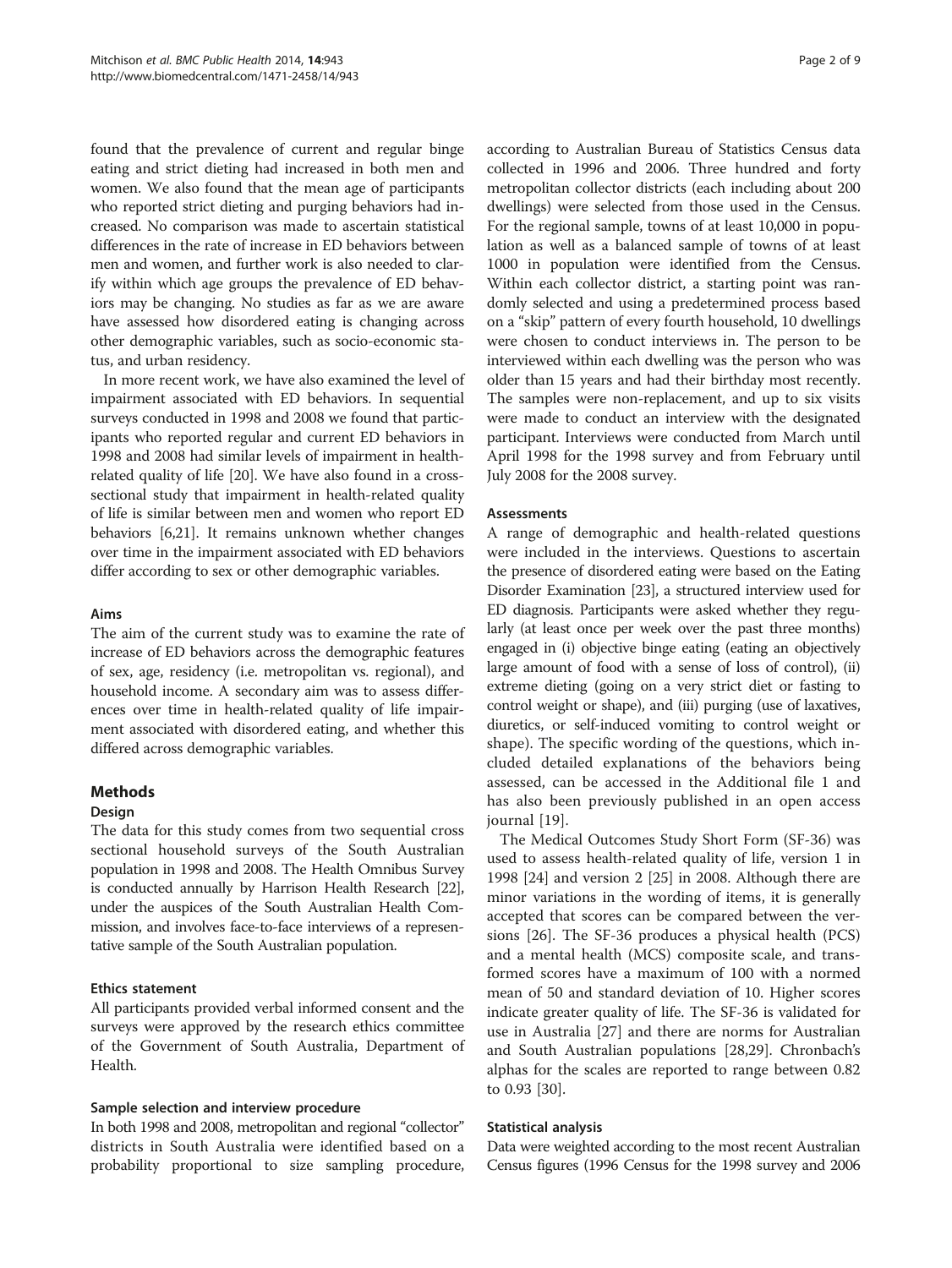Census for the 2008 survey). Demographic variables were compared between survey years using  $\chi^2$ -tests and *t*-tests. Sex (male, female) and residency (metropolitan, regional) were collected as categorical information at interview. To convert age into a categorical variable, three age groups were formed: 15–24, 25–44, and  $\geq$  45 years. These groups arbitrarily represent early, middle, and later adulthood and also broadly map onto eating disorder onset and persistence data e.g. [[31](#page-8-0)]. The original data for annual household income was coded according to \$10 000 brackets. To assist analysis, income was split around the median bracket within each survey year (\$30 000 in 1998; \$60 000 in 2008) resulting in one variable with two levels: < median annual household income, > median annual household income. To assess the prevalence of ED behaviors according to sex, age, residency, and annual household income,  $\chi^2$ -tests were employed. Further, in order to allow for statistical controls of other ED behaviors and demographics, multivariate logistic regressions were also conducted. To statistically compare the 1998–2008 odds ratios of ED behavior prevalence between demographic sub-groups (e.g. metropolitan vs. regional), the method described by Altman and Bland [[32](#page-8-0)] to compare parameter estimates from separate analyses was used. Multivariate analyses of variance (MANOVAs) were conducted using data from participants who reported each ED behavior, with MCS and PCS scores as dependent variables, and survey year and the demographic variable of interest (sex, age, residency, and income) as independent variables. In these analyses, the MCS was included as a covariate when the dependent variable was the PCS, and vice versa. Other covariates used in the multiple logistic regression and MANOVAs (except where they were a variable of interest) included age, education, income, and body mass index, which were previously found to significantly differ between the 1998 and 2008 sample [[20](#page-8-0)] as well as employment and country of birth, which differed significantly between men and women. Secular demographic changes in the population (e.g. urbanization, ageing population) were not controlled for by covariance per se, as the statistical approach contrasted the change in the proportion of participants within demographic sectors rather than the absolute increase in cases.

# Results

# **Demographics**

The demographics of the 1998 ( $n = 3010$ ) and 2008  $(n = 3034)$  samples are summarized in Table [1](#page-3-0). Compared to participants in 1998, participants in 2008 were more likely to be  $\geq$  45 years of age, be overweight, and live in a metropolitan area, and less likely to be unemployed. Additionally, as reported previously [[20](#page-8-0)], sex was nearly equally distributed in 1998 and 2008; in both years the majority of participants were either married or in a defacto relationship (61.5% in 1998, 62.7% in 2008) and had been born in Australia (75.3% both years); and in 2008 (18.2%) more participants had completed a tertiary qualification than in 1998 (11.8%).

# Objective binge eating Prevalence

The proportion of participants reporting eating disorder behaviors within demographic sectors in each survey is illustrated in Figure [1.](#page-4-0) As can be seen in Table [2,](#page-5-0) the prevalence of objective binge eating was higher in 2008 compared to 1998 in both men and women, within all age groups, and in both metropolitan and regional areas. Objective binge eating however was observed to be significantly higher in 2008 compared to 1998 in the sector of participants who earned below the median household income but not those who earned above it. Using the Altman and Bland method, the odds ratios calculated across 1998 and 2008 data for objective binge eating were found not to differ significantly between men and women, between any of the age groups, or between metropolitan and regional areas, indicating a similar rate of increase across sex, age, and residency (all  $p > 0.05$ ). However the odds ratio was higher for participants below the median household income level  $(z = 2.69, p = 0.01)$ , indicating that objective binge eating is increasing at a significantly faster rate in the lower socioeconomic sector.

# Quality of life

See Table [3](#page-6-0) for the means and standard deviations of the SF-36 scores according to survey year, reported ED behaviors, and demographic variables. A significant main effect of survey year was found on the PCS scores of participants who reported objective binge eating  $(F (1, 182) = 9.19,$  $p = 0.00$ , with scores being higher in 2008 compared to 1998. A significant sex by survey year interaction  $(F (1, 187) = 5.43, p = 0.02)$  was found on the MCS scores of participants who reported objective binge eating, with scores decreasing between 1998 and 2008 for males but remaining stable for females. No main effects of sex or interactions between sex and survey year were significant on the PCS scores, indicating an overall similar level of physical health-related quality of life impairment associated with objective binge eating between men and women. A main effect of residency (*F* (1, 182) = 3.80,  $p = 0.05$ ) was found on scores of the PCS in participants who reported objective binge eating, with regional participants scoring lower than metropolitan participants. No main effects of residency or interactions between residency and survey year were found on the MCS, indicating an overall similar level of mental health-related quality of life impairment associated with objective binge eating in metropolitan and regional areas. No main effects of annual household income or age, or interactions between these demographic variables and survey year were found on the MCS or PCS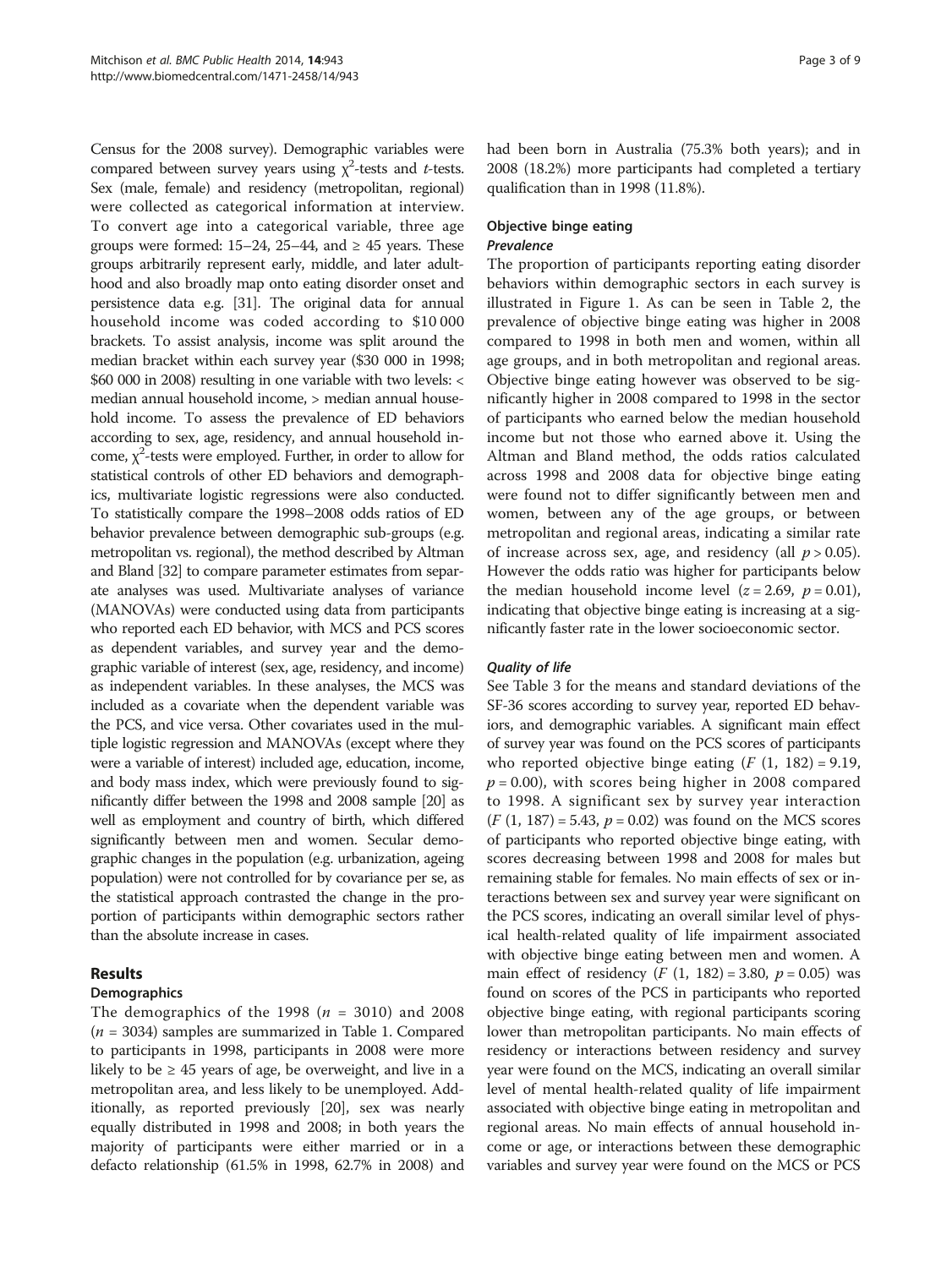<span id="page-3-0"></span>

|                                      | 1998 survey (n, %) | 2008 survey (n, %) | $\chi^2$ (df) | p       |
|--------------------------------------|--------------------|--------------------|---------------|---------|
| Sex                                  |                    |                    | 0.01(1)       | 0.93    |
| Male                                 | 1464 (48.6)        | 1479 (48.7)        |               |         |
| Female                               | 1546 (51.4)        | 1555 (51.3)        |               |         |
| Age Group                            |                    |                    | 26.25(2)      | < 0.001 |
| 15 - 24 years                        | 521 (17.3)         | 494 (16.3)         |               |         |
| $25 - 44$ years                      | 1150 (38.2)        | 996 (32.8)         |               |         |
| $\geq$ 45 years                      | 1339 (44.5)        | 1544 (50.9)        |               |         |
| Residency                            |                    |                    | 18.13(1)      | < 0.001 |
| Metropolitan                         | 2068 (68.7)        | 2235 (73.7)        |               |         |
| Regional                             | 942 (31.3)         | 799 (26.3)         |               |         |
| Income*                              |                    |                    | 32.28(1)      | < 0.001 |
| $<$ median                           | 1127 (43.9)        | 1254 (52.0)        |               |         |
| $>$ median                           | 1439 (56.1)        | 1159 (48.0)        |               |         |
| BMI Group*                           |                    |                    | 43.81 (3)     | < 0.001 |
| Underweight (BMI < 20.0)             | 91(3.3)            | 74 (2.7)           |               |         |
| Healthy weight $(20.0 < BM < 25.00)$ | 1330 (48.6)        | 1136 (41.2)        |               |         |
| Overweight (24.99 > BMI < 30.00)     | 880 (32.2)         | 953 (34.6)         |               |         |
| Obese (BMI > 29.99)                  | 436 (15.9)         | 593 (21.5)         |               |         |
| Employment                           |                    |                    | 178.29 (6)    | < 0.001 |
| Full-time                            | 1145 (38.0)        | 1123 (37.0)        |               |         |
| Part-time                            | 463 (15.4)         | 541 (17.8)         |               |         |
| Student                              | 270 (9.0)          | 277(9.1)           |               |         |
| Unemployed/Home duties               | 620 (20.6)         | 325 (10.7)         |               |         |
| Retired                              | 460 (15.3)         | 607 (20.0)         |               |         |
| Other                                | 53 (1.8)           | 161(5.3)           |               |         |

\*Income and BMI data provided by 82.4% and 90.9% of participants respectively; BMI body mass index.

scores of participants who reported objective binge eating, indicating an overall similar level of mental and physical health-related quality of life impairment associated with objective binge eating across income and age groups.

# Extreme dieting

## Prevalence

As can be seen in Table [2](#page-5-0), from 1998 to 2008 the prevalence of extreme dieting increased significantly in both men and women and in both the below and above median household income sectors. Extreme dieting only increased in the 25–44 and ≥ 45 year age groups however, and not in the 15–24 year age group. Extreme dieting also only increased in metropolitan but not regional areas. The 1998– 2008 odds ratio was significantly greater in men versus women ( $z = -2.22$ ,  $p = 0.03$ ) and in the below versus above median income group ( $z = 2.40$ ,  $p = 0.02$ ), indicating a greater rate of increase of extreme dieting in males and the lower socioeconomic sector. On the other hand, the 1998–2008 odds ratios did not differ significantly between any of the age groups (all  $p > 0.05$ ), indicating a similar

rate of increase in these behaviors across age. The difference between odds ratios based on residency approached but did not reach significance ( $z = 1.65$ ,  $p = 0.10$ ), with a non-significant greater rate of increase of extreme dieting found in the metropolitan areas.

# Quality of life

No main effects of survey year were found for scores on the PCS or MCS for participants who reported extreme dieting. A significant interaction between annual household income and survey year (*F* (1, 108) = 3.91,  $p = 0.05$ ) was found on scores of the PCS in participants who reported extreme dieting. While scores decreased between 1998 and 2008 within the group who earned below the median household income, scores increased within the group who earned above the median household income. No main effects of annual household income or interactions between annual household income and survey year were found on the MCS scores for participants who reported extreme dieting. No main effects of sex, age, or residency, or interactions between these demographic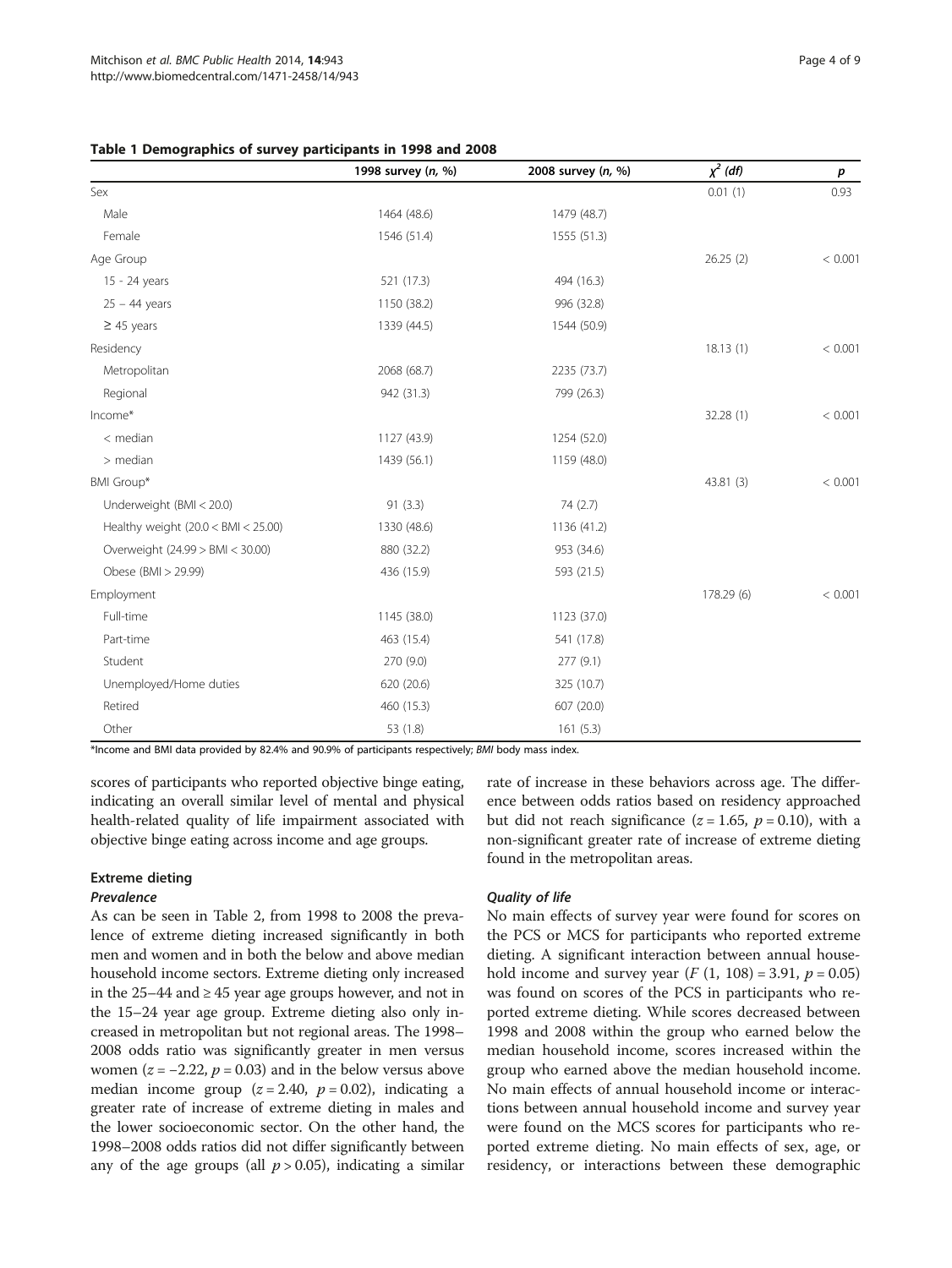<span id="page-4-0"></span>

time (e.g. males vs. females) indicate the results of the Altman and Bland method to compare odds ratios derived from ordinal logistic regressions.  $np < 0.05$ ,  $**p < 0.01$ ,  $***p < 0.001$ .

variables and survey year were significant on the PCS or MCS scores of participants who reported extreme dieting, indicating an overall similar level of physical and mental health-related quality of life impairment associated with extreme dieting across sex, age groups, and regional vs. metropolitan residency.

# Purging

# Prevalence

As can be seen in Table [2,](#page-5-0) from 1998 to 2008, purging significantly increased in the  $\geq$  45 year age group but not the younger age groups. There was no significant difference in the prevalence of purging in 1998 vs. 2008 however in either men or women, participants who earned below or above the median household income, or participants living within regional or metropolitan areas. In comparing the 1998–2008 odds ratios between demographic sectors however, the odds ratios were significantly greater for the  $\geq 45$  year group vs. the 25–44 year age group ( $z = 2.45$ ,  $p = 0.01$ ), for men vs. women ( $z = 2.12$ ,  $p = 0.03$ ), and for participants who earned below vs. above the median income ( $z = 2.14$ ,  $p = 0.03$ ). This suggests that purging is increasing at a faster rate in older age groups, males, and the lower socioeconomic sector. No significant difference was observed between the 1998–2008 odds ratios in the regional vs. metropolitan areas, indicating that purging is increasing at a similar rate regardless of residency.

# Quality of life

No main effects of survey year were found for scores on the PCS or MCS for participants who reported purging. No main effects of any of the demographic variables assessed (i.e. sex, age, residency, and household income) or interactions between these variables and survey year were significant on the PCS or MCS scores of participants who reported purging, indicating an overall similar level of physical and mental health-related quality of life impairment associated with purging across sex, age, residency, and socioeconomic status.

# **Discussion**

This study provided the first known investigation into demographic differences in the prevalence and associated impairment of ED behaviors over time. This was achieved by comparing the proportion of participants who reported behaviors in surveys conducted on samples of the South Australia population in 1998 and 2008. Overall the findings from this study indicated that ED behaviors increased most rapidly from 1998 to 2008 in those demographic sectors that were previously characterized as being less eating disordered. For instance, binge eating, extreme dieting, and purging (self-induced vomiting, laxative and diuretic misuse) all increased at a faster rate in participants who lived in households that earned below the median annual income. The prevalence of extreme dieting and purging also increased at a faster rate in men compared to women. Furthermore, purging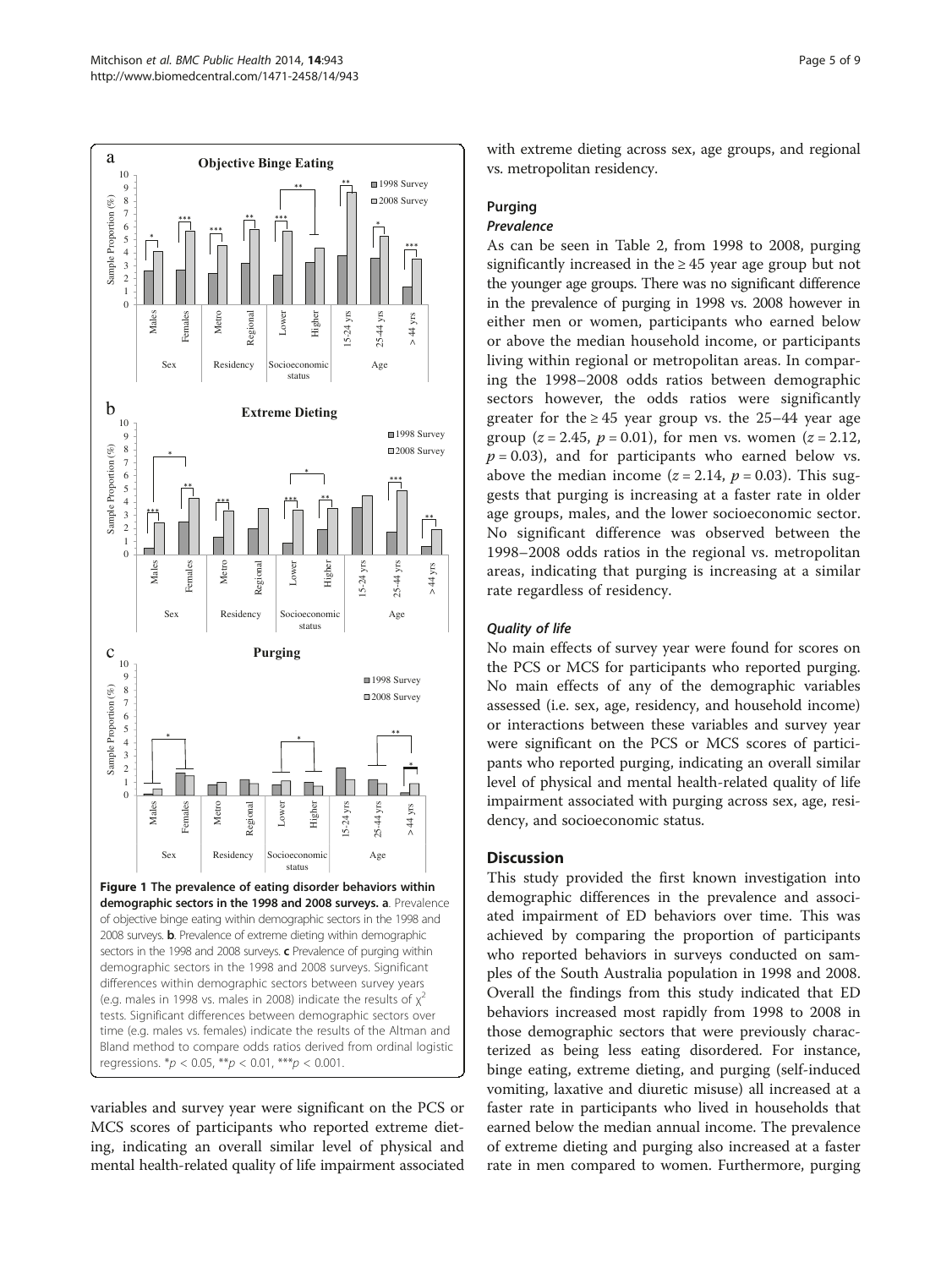|                        | 1998 ( $n = 3010$ ) | 2008 ( $n = 3034$ ) |       |         |                                   |         |
|------------------------|---------------------|---------------------|-------|---------|-----------------------------------|---------|
|                        | n(%)                | n(%)                | $x^2$ | P       | OR (95% CI)+                      | P       |
| Objective binge eating |                     |                     |       |         |                                   |         |
| Males                  | 38(2.6)             | 61(4.1)             | 5.29  | 0.02    | $1.91(1.17 - 3.10)$               | 0.01    |
| Females                | 42(2.7)             | 88 (5.7)            | 16.71 | < 0.001 | $2.53(1.61 - 3.96)$               | < 0.001 |
| Metropolitan           | 50(2.4)             | 103(4.6)            | 15.05 | < 0.001 | $1.74$ $(1.15 - 2.64)$            | 0.01    |
| Regional               | 30(3.2)             | 46 (5.8)            | 6.82  | 0.01    | $1.95(1.04 - 3.67)$               | 0.04    |
| < median income        | 26(2.3)             | 72(5.7)             | 17.78 | < 0.001 | 3.29 $(1.88 - 5.77)^{c}$          | < 0.001 |
| > median income        | 47(3.3)             | 51(4.4)             | 2.28  | 0.13    | $1.26(0.83 - 1.92)$               | 0.28    |
| 15-24 years            | 20 (3.8)            | 43 (8.7)            | 10.31 | 0.00    | $2.81$ (1.39 - 5.69)              | 0.00    |
| 25-44 years            | 41(3.6)             | 53 (5.3)            | 3.95  | 0.05    | $1.39(0.86 - 2.23)$               | 0.18    |
| $\geq$ 45 years        | 19(1.4)             | 54 (3.5)            | 12.53 | < 0.001 | $1.90(1.04 - 3.46)$               | 0.04    |
| Extreme dieting        |                     |                     |       |         |                                   |         |
| Males                  | 8(0.5)              | 35(2.4)             | 16.96 | < 0.001 | 4.87 $(2.14 - 11.09)^{a}$         | < 0.001 |
| Females                | 38(2.5)             | 66 (4.3)            | 7.69  | 0.01    | $1.69(1.09 - 2.63)$               | 0.02    |
| Metropolitan           | 27(1.3)             | 73(3.3)             | 18.27 | < 0.001 | $2.76$ (1.64 – 4.65) <sup>b</sup> | < 0.001 |
| Regional               | 19(2.0)             | 28(3.5)             | 3.69  | 0.06    | $1.25(0.57 - 2.74)$               | 0.57    |
| < median income        | 10(0.9)             | 42 (3.4)            | 16.89 | < 0.001 | 6.31 $(2.64 - 15.08)^c$           | < 0.001 |
| > median income        | 27(1.9)             | 40(3.5)             | 6.36  | 0.01    | $1.85(1.13 - 3.05)$               | 0.02    |
| 15-24 years            | 19(3.6)             | 22(4.5)             | 0.43  | 0.51    | $1.67$ (0.70 - 3.96)              | 0.25    |
| 25-44 years            | 20 (1.7)            | 49 (4.9)            | 17.53 | < 0.001 | $2.52$ (1.46 - 4.37)              | 0.00    |
| $\geq$ 45 years        | 8(0.6)              | 30(1.9)             | 9.99  | 0.00    | $4.43(1.68 - 11.70)$              | 0.00    |
| Purging                |                     |                     |       |         |                                   |         |
| Males                  | 2(0.1)              | 7(0.5)              | 2.75  | 0.10    | 6.15 $(1.22 - 31.10)^{a}$         | 0.03    |
| Females                | 26 (1.7)            | 23(1.5)             | 0.21  | 0.65    | $0.93(0.48 - 1.80)$               | 0.83    |
| Metropolitan           | 17(0.8)             | 22(1.0)             | 0.32  | 0.57    | $1.59(0.75 - 3.37)$               | 0.23    |
| Regional               | 11(1.2)             | 7(0.9)              | 0.35  | 0.55    | $0.64$ (0.13 - 3.18)              | 0.58    |
| < median income        | 9(0.8)              | 14(1.1)             | 0.62  | 0.43    | 4.28 $(1.20 - 15.26)^{c}$         | 0.03    |
| > median income        | 15(1.0)             | 8(0.7)              | 0.91  | 0.34    | $0.80$ $(0.34 - 1.89)$            | 0.61    |
| 15-24 years            | 11(2.1)             | 6(1.2)              | 1.22  | 0.27    | $1.88(0.42 - 8.33)$               | 0.41    |
| 25-44 years            | 14(1.2)             | 9(0.9)              | 0.49  | 0.49    | $0.55(0.21 - 1.49)$               | 0.24    |
| $\geq 45$ years        | 3(0.2)              | 14(0.9)             | 5.70  | 0.02    | 9.48 $(1.21 - 74.51)^d$           | 0.03    |

<span id="page-5-0"></span>

| Table 2 Comparison of the prevalence of eating disorder behaviors in 1998 and 2008: results of Chi-Square Tests and |  |
|---------------------------------------------------------------------------------------------------------------------|--|
| multivariate logistic regressions                                                                                   |  |

OR odds ratio; † multivariate logistic regressions included age, education, income, body mass index, employment, and country of birth as covariates; <sup>a</sup>the OR was significantly greater for males than for females; <sup>b</sup>the OR was marginally greater for metropolitan versus regional participants; <sup>c</sup>the OR was significantly greater for participants below compared to above the median income level; <sup>d</sup>the OR was significantly greater for participants aged over 44 years compared to those aged 25 – 44 years.

behaviors increased at the fastest rate in participants from the oldest age group, aged over 44 years. These findings offer clear counter-evidence to the historic stereotype that EDs are suffered by young upper-class females.

For some time it has been acknowledged in the literature that of all the ED symptoms, objective binge eating may be as common in men as it is in women [\[5,8,19](#page-8-0)]. Our findings demonstrate that in addition men may also be 'catching up' to women in the prevalence of severe weight and shape control symptoms, such as the dietary

practice of fasting for long hours and the purging practices of self-induced vomiting and laxative abuse. The increased prevalence of purging that was also found in the older age group of the current study appears to represent a new phenomenon, as this behavior was virtually non-existent in this age group in 1998. The 2008 prevalence however approximated that seen in the younger age groups. This finding is supported by a recent crosssectional study of a 2011 survey that reported 5-year self-reported prevalence rates for purging of 5.9 – 8.1% in women aged  $50 - 84$  years [\[10](#page-8-0)].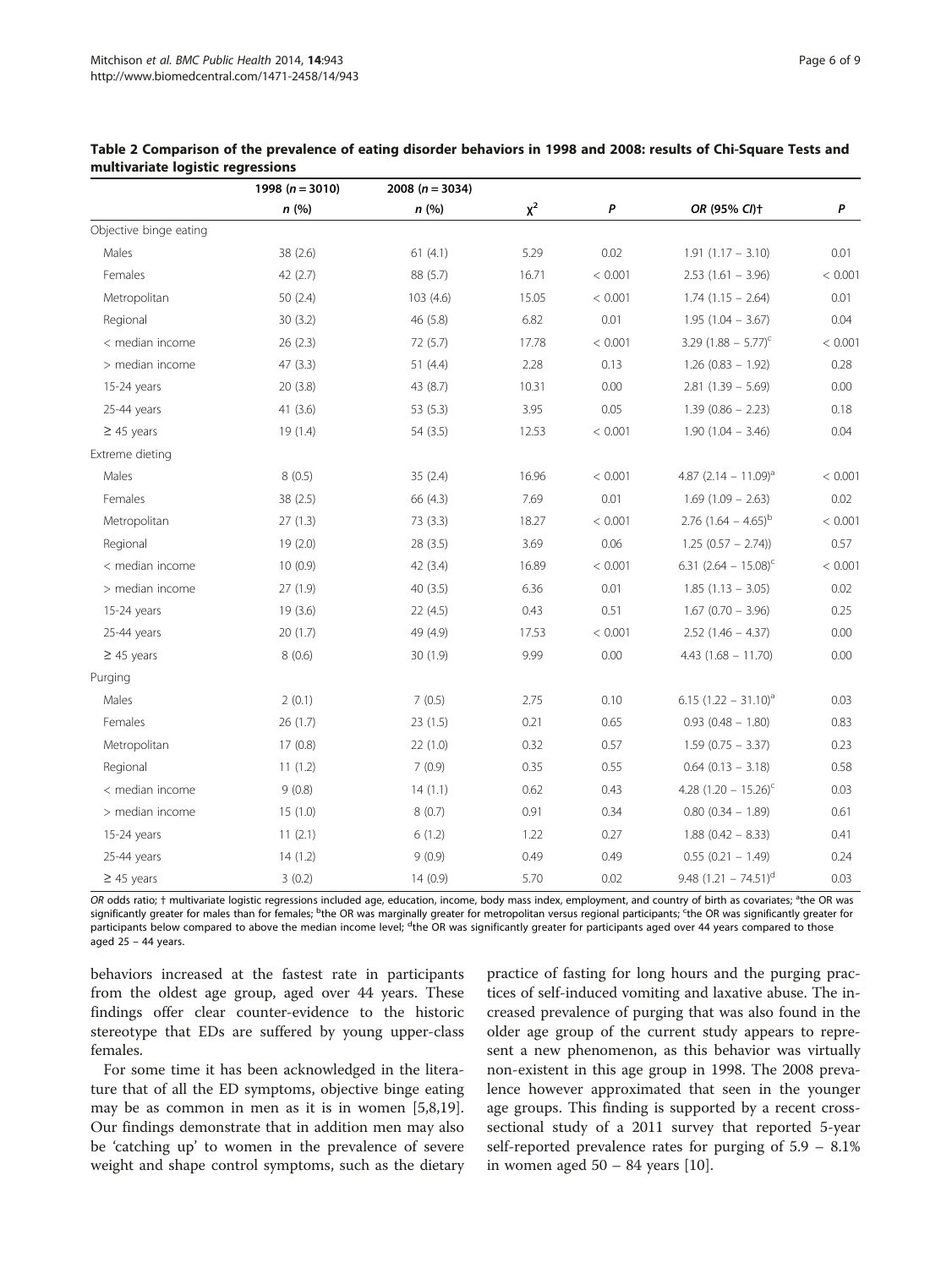|                                  | Sex           |               |               | Age in years  |               | Residency     |               | Household income |               |
|----------------------------------|---------------|---------------|---------------|---------------|---------------|---------------|---------------|------------------|---------------|
|                                  | Male          | Female        | $15 - 24$     | $25 - 44$     | $\geq 45$     | Metro         | Regional      | < Median         | > Median      |
| 1998 - PCS scores, <i>M (SD)</i> |               |               |               |               |               |               |               |                  |               |
| Objective binge eating           | 49.39 (11.89) | 45.05 (14.08) | 51.33 (10.53) | 46.54 (12.98) | 37.42 (15.57) | 45.67 (13.47) | 40.95 (17.10) | 40.88 (14.63)    | 49.59 (11.24) |
| Extreme dieting                  | 48.64 (9.12)  | 47.23 (9.65)  | 50.91 (8.78)  | 49.20 (9.24)  | 40.64 (13.19) | 48.99 (9.96)  | 44.08 (12.27) | 51.53 (11.42)    | 47.05 (7.01)  |
| Purging                          | 42.39 (12.84) | 48.61 (8.14)  | 47.53 (10.42) | 51.38 (8.40)  | 38.93 (13.12) | 49.91 (9.95)  | 44.15 (9.80)  | 46.07 (11.09)    | 48.32 (7.24)  |
| $2008$ – PCS scores, M (SD)      |               |               |               |               |               |               |               |                  |               |
| Objective binge eating           | 49.39 (11.89) | 45.05 (14.08) | 51.53 (6.41)  | 48.18 (7.74)  | 44.00 (11.13) | 48.42 (8.70)  | 43.52 (11.00) | 46.02 (9.97)     | 49.00 (8.52)  |
| Extreme dieting                  | 48.33 (10.21) | 48.40 (9.59)  | 49.93 (7.01)  | 51.60 (8.24)  | 42.37 (11.82) | 48.79 (9.70)  | 47.78 (11.35) | 46.71 (11.10)    | 50.05 (8.30)  |
| Purging                          | 48.22 (10.50) | 46.71 (7.87)  | 50.46 (8.80)  | 47.08 (10.03) | 46.54 (9.54)  | 46.91 (8.66)  | 48.25 (12.40) | 47.78 (8.75)     | 51.34 (4.82)  |
| 1998 - MCS scores, M (SD)        |               |               |               |               |               |               |               |                  |               |
| Objective binge eating           | 46.35 (13.67) | 38.87 (14.42) | 36.21 (11.37) | 40.27 (12.97) | 39.18 (16.83) | 38.55 (13.36) | 42.51 (15.98) | 39.96 (12.18)    | 44.50 (15.36) |
| Extreme dieting                  | 51.84 (5.34)  | 45.00 (12.18) | 47.71 (9.53)  | 43.87 (14.61) | 42.23 (10.96) | 44.63 (13.01) | 44.62 (11.05) | 42.40 (12.85)    | 46.78 (11.93) |
| Purging                          | 48.52 (12.24) | 48.55 (11.92) | 40.36 (13.33) | 46.65 (12.49) | 52.34 (16.07) | 44.24 (12.93) | 47.86 (15.12) | 51.26 (9.87)     | 46.63 (12.30) |
| 2008 - MCS scores, M (SD)        |               |               |               |               |               |               |               |                  |               |
| Objective binge eating           | 41.21 (14.71) | 42.66 (13.16) | 40.91 (12.34) | 41.20 (14.30) | 43.34 (15.94) | 42.14 (14.85) | 41.90 (14.01) | 38.49 (14.40)    | 44.25 (12.87) |
| Extreme dieting                  | 43.08 (15.04) | 41.09 (13.73) | 41.84 (12.26) | 41.85 (13.05) | 38.93 (17.58) | 40.89 (14.03) | 41.31 (15.64) | 37.51 (16.62)    | 45.53 (11.28) |
| Purging                          | 48.74 (9.63)  | 42.19 (11.33) | 43.33 (12.73) | 43.31 (13.11) | 45.92 (10.65) | 44.72 (12.19) | 43.82 (10.03) | 43.68 (9.89)     | 46.44 (7.96)  |

# <span id="page-6-0"></span>Table 3 Health-related quality of life associated with eating disorder behaviors according to year, sex, age, residency, and household income

PCS physical health composite scale, Medical Outcomes Study Short Form (SF-36); MCS mental health composite scale, SF-36.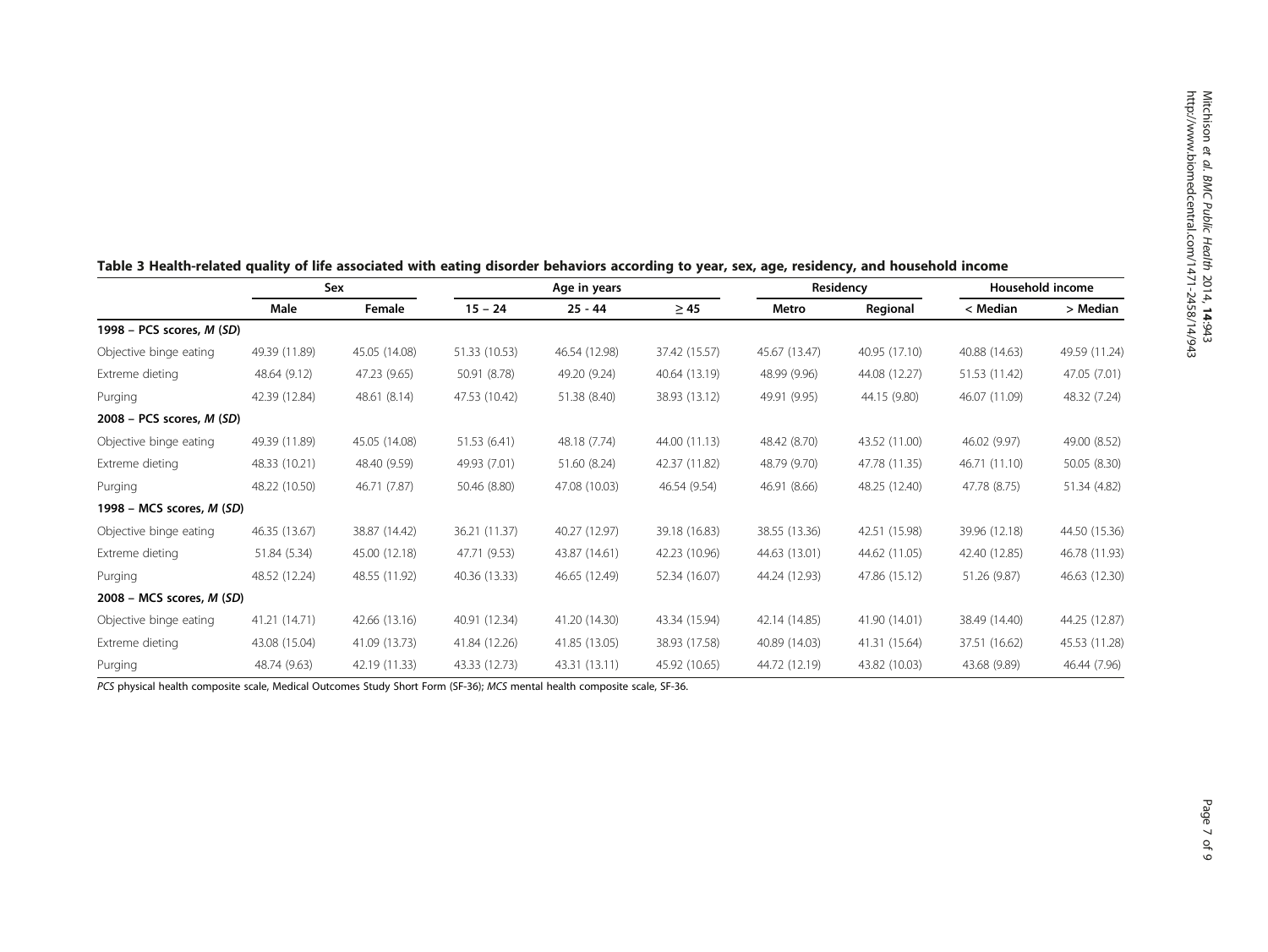<span id="page-7-0"></span>Overall, ED behaviors were associated with a similar level of health-related quality of life impairment across demographic variables, suggesting that the impact of these behaviors is detrimental regardless of sex, age, socioeconomic status, and residency. Some effects related to the impact of binge eating and dieting did emerge however. Objective binge eating was associated with greater physical health-related quality of life impairment in participants from regional (vs. urban) areas and a worsening of mental health-related quality of life impairment over time in men compared to women. Extreme dieting was associated with a worsening of physical health-related quality of life impairment in participants below the median annual household income. These findings may suggest that while the prevalence of disordered eating is evening out across demographics, the rate of increase and its impact on perceived functioning remains highest for marginalized groups with less access to specialized care, such as those who are poorer and live outside of the major cities. Further, the portrayal of EDs in the media and health promotion efforts as being problems that predominantly affect women may have inadvertently contributed to increased stigma associated with disordered eating in men. These issues, the inadequate access to resources and narrow demographic target of existing resources (i.e. young females), could partly explain less treatment seeking and under-detection of EDs in males [\[3,4](#page-8-0)] and other under-represented sectors of the community. Ultimately this may have contributed to the increased prevalence and associated health-related quality of life impairment found in this study amongst males and older, regional, and poorer people.

Study limitations were that other core ED behaviors were not assessed across the survey years, such as compulsive exercise and subjective binge eating. This would be of interest in future studies, as some of these behaviors may be particularly relevant to demographic sectors (e.g. exercise as a compensatory behavior for males with EDs [[33](#page-8-0)]). Ethnicity data was not available in the present study, and understanding how the prevalence and impact of ED symptoms is changing within ethnic groups will also be an important endeavor for future research. This study was conducted using two sequential cross-sectional surveys, which although using a very stringent selection process, meant that only differences between the samples rather than within-sample changes could be assessed. Further, although efforts were made to control for sample differences in the demographics that were measured, other possible influential factors were not measured (e.g. acculturation and generational status) and so could not be controlled in analyses. A replication of this study using a longitudinal sample would provide an account of changes within one representative sample and greater confidence of actual temporal trends in the population. Finally, a few of the analyses conducted were based on relatively small  $n$ 's (especially those concerning purging behavior), which reduces confidence in the reliability of these particular results.

The finding that ED behaviors are increasing most rapidly in those demographic sectors where disordered eating was previously least prevalent has implications for how public campaigns on EDs are addressed. If the present findings are an indication for the current and emerging demographic profile of EDs, it is imperative that more gender- and age-neutral, or specialized, health promotion strategies are developed. The ED field also must actively attempt to decrease demographic bias in the selection of research participants [\[34\]](#page-8-0), by recruiting male and female participants from a representative range of socioeconomic, age, geographic, and ethnic backgrounds. Last but not least, it is important that access to services is improved for disadvantaged groups, such as those from low income and less urbanized communities.

## Conclusion

This study found that disordered eating increased over the decade 1998 to 2008 across all demographic sectors, but at a faster rate in male, lower socioeconomic, and older participants. Further, the burden of disordered eating, indicated by impairment in health-related quality of life, was greatest in underserved groups, including participants from a lower socioeconomic background and who live in regional areas. This provides further evidence to suggest that disordered eating and EDs may exist across the demographic spectrum and are not specific to young females. Consequently, treatment and prevention programs should be developed to target the wider community and ED research should aim to recruit demographically representative samples.

# Additional file

[Additional file 1:](http://www.biomedcentral.com/content/supplementary/1471-2458-14-943-S1.doc) Interview questions to elicit eating disorder behaviours in the 1998 and 2008 Health Omnibus Surveys.

#### Abbreviations

ED: Eating disorder; SF-36: Medical outcomes study short form; PCS: Physical health composite scale; MCS: Mental health composite scale; MANOVA: Multivariate analyses of variance.

# Competing interests

The authors declare that they have no competing interests.

#### Authors' contributions

PH collected and collated the data. All authors designed the study. DM analysed the data. All authors interpreted the findings. DM prepared the manuscript, and PH, SS-Y, and JM reviewed the draft and final manuscript versions. All authors read and approved the final manuscript.

#### Acknowledgements

We are grateful for the assistance of the South Australian Health Commission Behavioural Epidemiology Unit and Harrison Health Research.